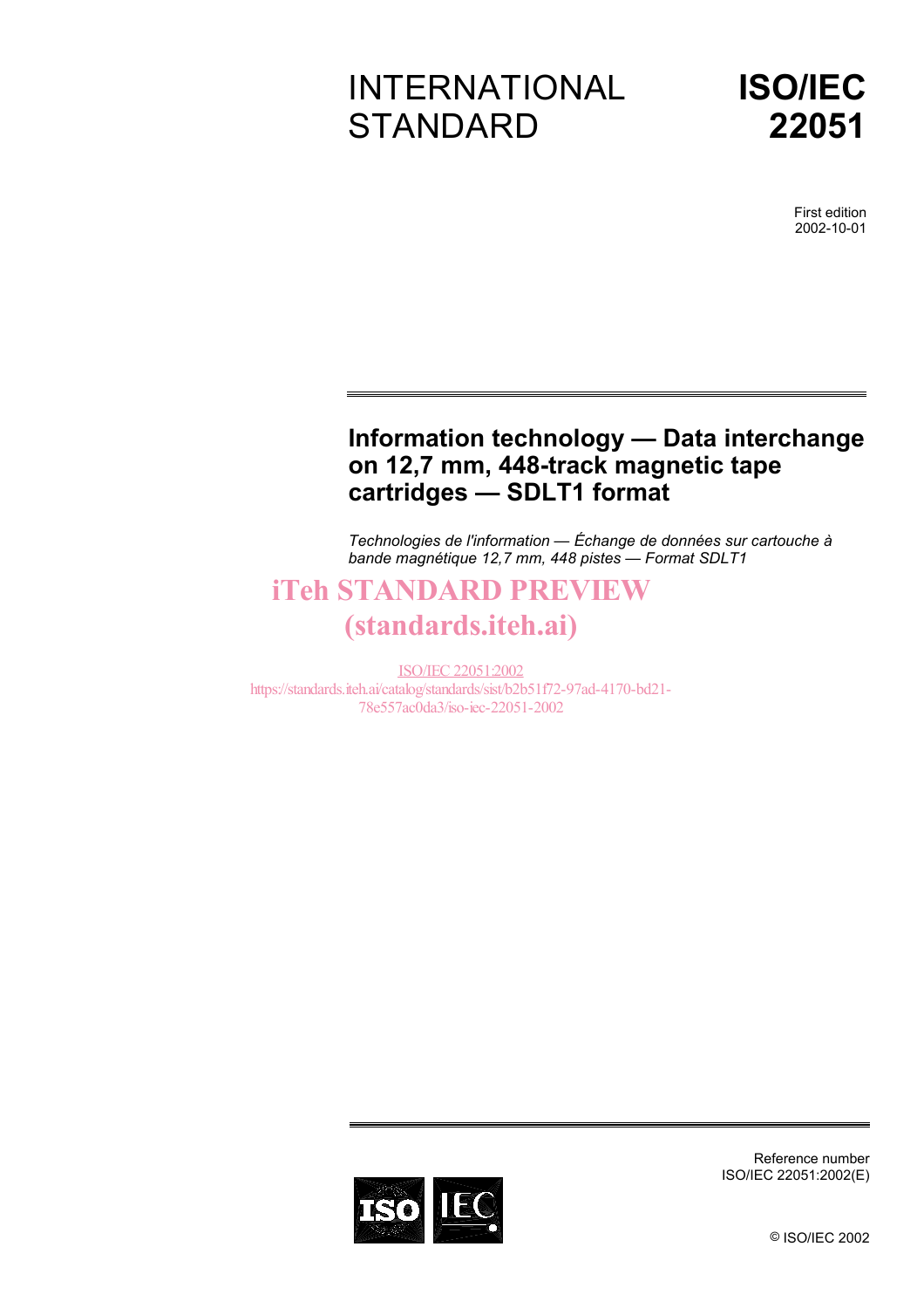#### **PDF disclaimer**

This PDF file may contain embedded typefaces. In accordance with Adobe's licensing policy, this file may be printed or viewed but shall not be edited unless the typefaces which are embedded are licensed to and installed on the computer performing the editing. In downloading this file, parties accept therein the responsibility of not infringing Adobe's licensing policy. The ISO Central Secretariat accepts no liability in this area.

Adobe is a trademark of Adobe Systems Incorporated.

Details of the software products used to create this PDF file can be found in the General Info relative to the file; the PDF-creation parameters were optimized for printing. Every care has been taken to ensure that the file is suitable for use by ISO member bodies. In the unlikely event that a problem relating to it is found, please inform the Central Secretariat at the address given below.

## iTeh STANDARD PREVIEW (standards.iteh.ai)

ISO/IEC 22051:2002 https://standards.iteh.ai/catalog/standards/sist/b2b51f72-97ad-4170-bd21- 78e557ac0da3/iso-iec-22051-2002

© ISO/IEC 2002

All rights reserved. Unless otherwise specified, no part of this publication may be reproduced or utilized in any form or by any means, electronic or mechanical, including photocopying and microfilm, without permission in writing from either ISO at the address below or ISO's member body in the country of the requester.

ISO copyright office Case postale 56 • CH-1211 Geneva 20 Tel. + 41 22 749 01 11 Fax + 41 22 749 09 47 E-mail copyright@iso.ch Web www.iso.ch

Printed in Switzerland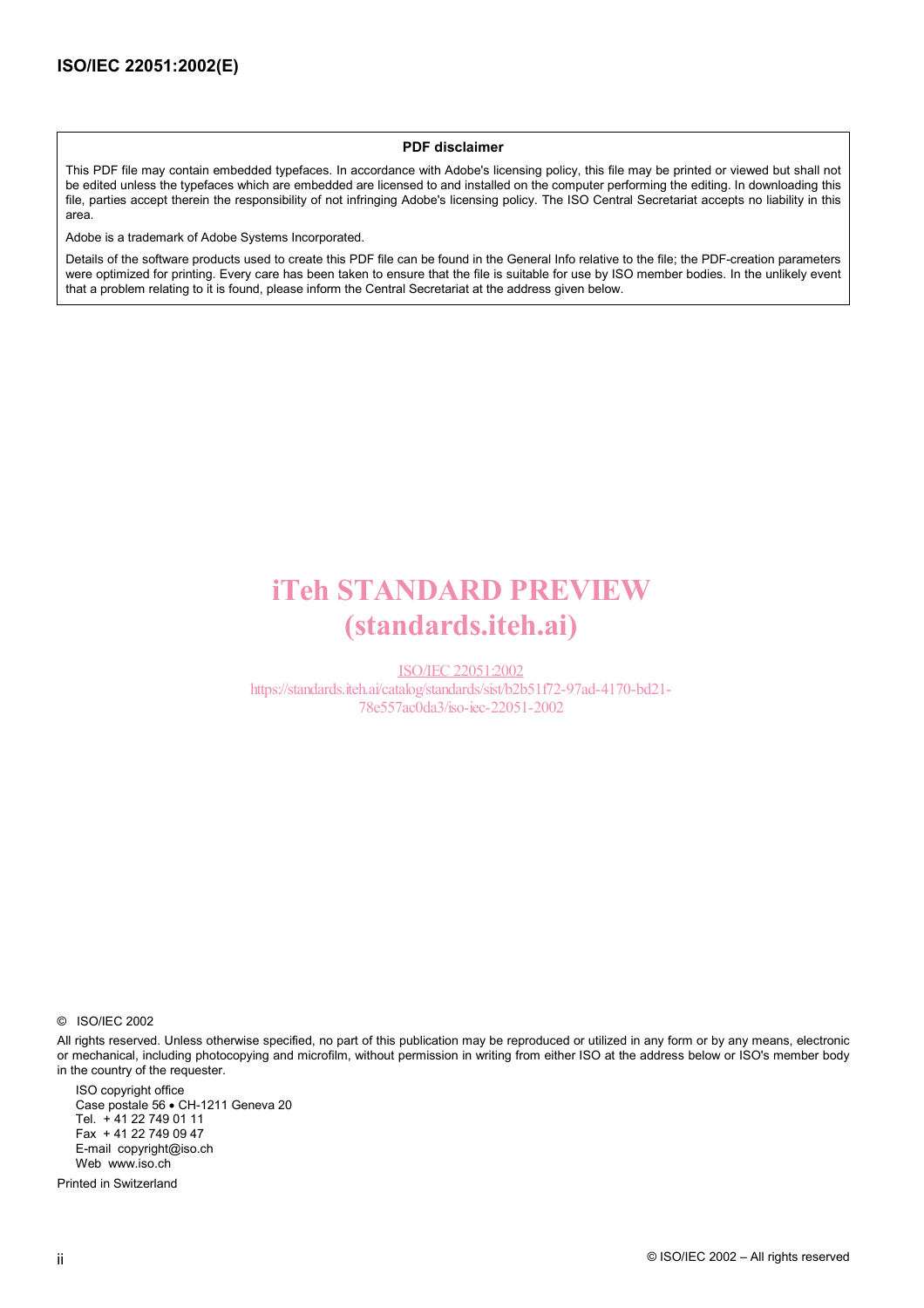#### **Contents**

| 1                                                                                                                                                                                                                           | <b>Scope</b>                                                                                                                                                                                                                                                                                                                                                                                                                                                                                                                                                                                                                                                                                                                                                                                                                                                       | 1                                                                                                                                                                                                                                                                                                                                                                                                                                    |
|-----------------------------------------------------------------------------------------------------------------------------------------------------------------------------------------------------------------------------|--------------------------------------------------------------------------------------------------------------------------------------------------------------------------------------------------------------------------------------------------------------------------------------------------------------------------------------------------------------------------------------------------------------------------------------------------------------------------------------------------------------------------------------------------------------------------------------------------------------------------------------------------------------------------------------------------------------------------------------------------------------------------------------------------------------------------------------------------------------------|--------------------------------------------------------------------------------------------------------------------------------------------------------------------------------------------------------------------------------------------------------------------------------------------------------------------------------------------------------------------------------------------------------------------------------------|
| 2                                                                                                                                                                                                                           | Conformance                                                                                                                                                                                                                                                                                                                                                                                                                                                                                                                                                                                                                                                                                                                                                                                                                                                        | 1                                                                                                                                                                                                                                                                                                                                                                                                                                    |
| 2.1<br>$2.2\,$<br>2.3                                                                                                                                                                                                       | Magnetic tape cartridges<br>Generating systems<br>Receiving systems                                                                                                                                                                                                                                                                                                                                                                                                                                                                                                                                                                                                                                                                                                                                                                                                | 1<br>1<br>1                                                                                                                                                                                                                                                                                                                                                                                                                          |
| 3                                                                                                                                                                                                                           | Normative references                                                                                                                                                                                                                                                                                                                                                                                                                                                                                                                                                                                                                                                                                                                                                                                                                                               | 1                                                                                                                                                                                                                                                                                                                                                                                                                                    |
| 4                                                                                                                                                                                                                           | Terms and definitions                                                                                                                                                                                                                                                                                                                                                                                                                                                                                                                                                                                                                                                                                                                                                                                                                                              | 1                                                                                                                                                                                                                                                                                                                                                                                                                                    |
| 4.1<br>4.2<br>4.3<br>4.4<br>4.5<br>4.6<br>4.7<br>4.8<br>4.9<br>4.10<br>4.11<br>4.12<br>4.13<br>4.14<br>4.15<br>4.16<br>4.17<br>4.18<br>4.19<br>4.20<br>4.21<br>4.22<br>4.23<br>4.24<br>4.25<br>4.26<br>4.27<br>4.28<br>4.29 | back surface<br>Beginning-Of-Tape marker (BOT)<br>block<br>byte<br>cartridge<br>Cyclic Redundancy Check (CRC) character<br>Error-Detecting Code (EDC)<br>End-Of-Tape marker (EOT)<br>Entity<br>Error-Correcting Code (ECC)<br><b>STANDARD PREVIEW</b><br>Envelope<br>Envelope size<br><i>(standards.iteh.ai)</i><br>flux transition position<br>flux transition spacing<br>logical track<br>ISO/IEC 22051:2002<br>magnetic tape<br>https://standards.iteh.ai/catalog/standards/sist/b2b51f72-97ad-4170-bd21-<br>Master Standard Reference Tape<br>78e557ac0da3/iso-iec-22051-2002<br>object<br>page<br>recording density<br>physical track<br>Record<br>Reference Edge<br>Reference Field<br>Secondary Standard Reference Tape<br>Standard Reference Amplitude (SRA)<br><b>Standard Reference Current</b><br><b>Test Recording Current</b><br><b>Typical Field</b> | 1<br>1<br>$\overline{c}$<br>$\overline{\mathbf{c}}$<br>$\overline{\mathbf{c}}$<br>$\overline{2}$<br>$\overline{c}$<br>$\overline{c}$<br>$\overline{c}$<br>$\mathbf{2}$<br>$\boldsymbol{2}$<br>2<br>$\overline{c}$<br>$\boldsymbol{2}$<br>$\mathbf{c}$<br>$\overline{\mathbf{c}}$<br>$\overline{\mathbf{c}}$<br>$\overline{\mathbf{c}}$<br>$\overline{2}$<br>$\overline{c}$<br>$\overline{c}$<br>3<br>3<br>3<br>3<br>3<br>3<br>3<br>3 |
| 5                                                                                                                                                                                                                           | Conventions and notations                                                                                                                                                                                                                                                                                                                                                                                                                                                                                                                                                                                                                                                                                                                                                                                                                                          | 3                                                                                                                                                                                                                                                                                                                                                                                                                                    |
| 5.1<br>5.2<br>5.3<br>5.4                                                                                                                                                                                                    | Representation of numbers<br>Dimensions<br>Names<br>Acronyms                                                                                                                                                                                                                                                                                                                                                                                                                                                                                                                                                                                                                                                                                                                                                                                                       | 3<br>3<br>3<br>3                                                                                                                                                                                                                                                                                                                                                                                                                     |
| 6                                                                                                                                                                                                                           | Environment and safety                                                                                                                                                                                                                                                                                                                                                                                                                                                                                                                                                                                                                                                                                                                                                                                                                                             | 4                                                                                                                                                                                                                                                                                                                                                                                                                                    |
| 6.1<br>6.2<br>6.3<br>6.4<br>6.5<br>6.6                                                                                                                                                                                      | Cartridge and tape testing environment<br>Cartridge operating environment<br>Cartridge storage environment<br>Safety<br>Flammability<br>Transportation                                                                                                                                                                                                                                                                                                                                                                                                                                                                                                                                                                                                                                                                                                             | 4<br>4<br>4                                                                                                                                                                                                                                                                                                                                                                                                                          |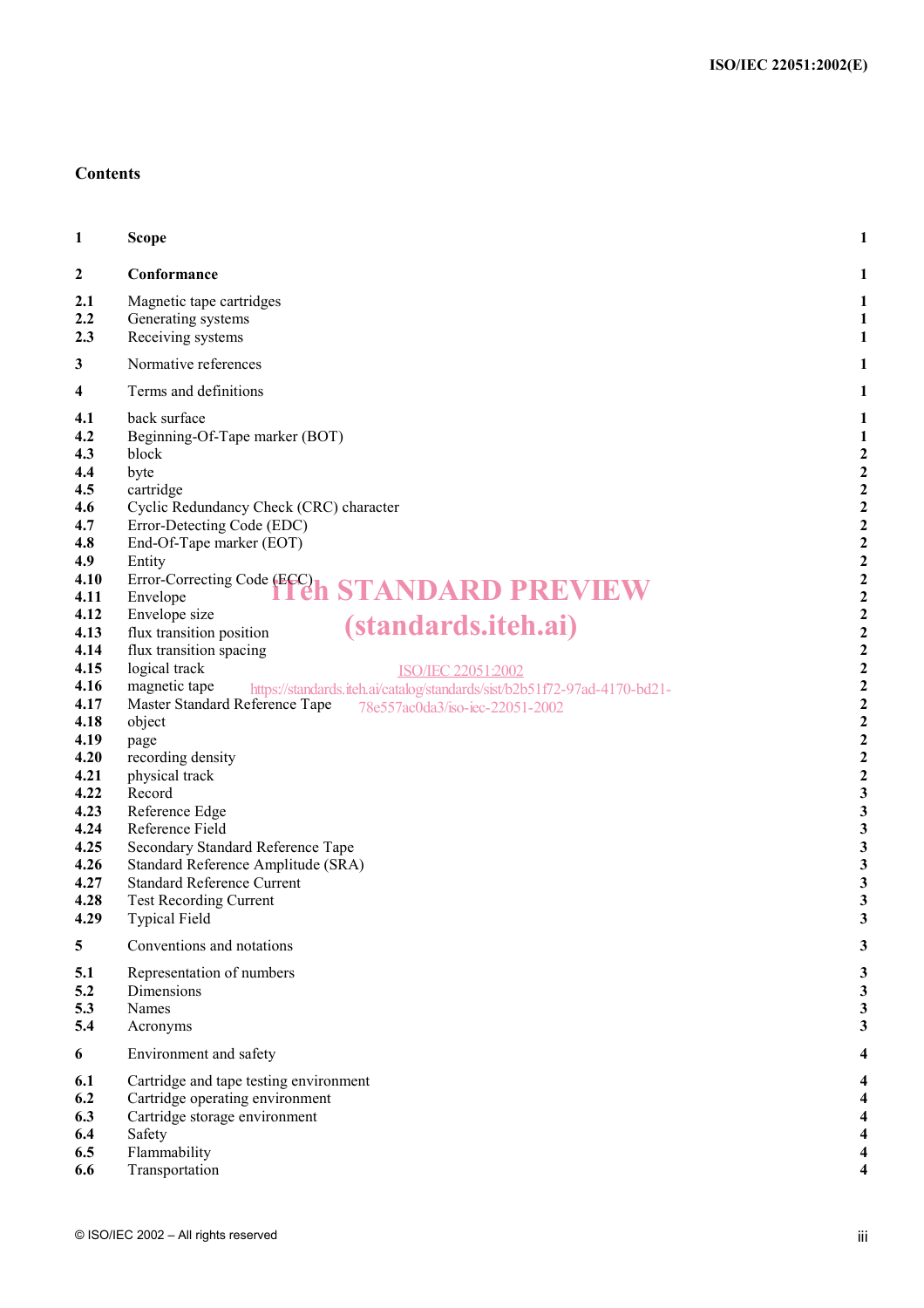|                                                | Section 2 - Requirements for the unrecorded tape                                                                                                                                                                                                                  | 5                                                             |  |
|------------------------------------------------|-------------------------------------------------------------------------------------------------------------------------------------------------------------------------------------------------------------------------------------------------------------------|---------------------------------------------------------------|--|
| 7                                              | Mechanical and electrical requirements                                                                                                                                                                                                                            | 5                                                             |  |
| 7.1<br>7.2<br>7.3<br>7.4<br>7.5<br>7.6         | Material<br>Tape length<br>Tape width<br>Tape thickness<br>Discontinuity<br>Longitudinal curvature                                                                                                                                                                | 5<br>5<br>5<br>5<br>5<br>5                                    |  |
| 7.6.1<br>7.6.2                                 | Requirements<br>Procedure                                                                                                                                                                                                                                         | 5<br>5                                                        |  |
| 7.7<br>7.8<br>7.9                              | Out-of-Plane distortions<br>Cupping<br>Roughness of the coating surfaces                                                                                                                                                                                          | 5<br>5<br>6                                                   |  |
| 7.9.1<br>7.9.2                                 | Roughness of the back coating surface<br>Roughness of the magnetic coating surface                                                                                                                                                                                | 6<br>6                                                        |  |
| 7.10<br>7.11                                   | Coating adhesion<br>Layer-to-layer adhesion                                                                                                                                                                                                                       | 6<br>6                                                        |  |
| 7.11.1<br>7.11.2                               | Requirements<br>Procedure                                                                                                                                                                                                                                         | 6<br>6                                                        |  |
| 7.12                                           | <b>iTeh STANDARD PREVIEW</b><br>Modulus of elasticity                                                                                                                                                                                                             | 7                                                             |  |
| 7.12.1<br>7.12.2                               | <i>(standards.iteh.ai)</i><br>Requirement<br>Procedure                                                                                                                                                                                                            | 7<br>$\overline{7}$                                           |  |
| 7.13                                           | Flexural rigidity<br><b>ISO/IEC 22051:2002</b>                                                                                                                                                                                                                    | $\bf{8}$                                                      |  |
| 7.13.1<br>7.13.2                               | https://standards.iteh.ai/catalog/standards/sist/b2b51f72-97ad-4170-bd21-<br>Requirement<br>78e557ac0da3/iso-iec-22051-2002<br>Procedure                                                                                                                          | 8<br>8                                                        |  |
| 7.14                                           | Tensile yield force                                                                                                                                                                                                                                               | 8                                                             |  |
| 7.14.1                                         | Procedure                                                                                                                                                                                                                                                         | 8                                                             |  |
| 7.15                                           | Electrical resistance                                                                                                                                                                                                                                             | $\bf{8}$                                                      |  |
| 7.15.1                                         | Requirement<br>7.15.2 Procedure                                                                                                                                                                                                                                   | 8<br>8                                                        |  |
| 7.16<br>7.17<br>7.18<br>7.19                   | Inhibitor tape<br>Light transmittance of the tape and the leader<br>Abrasivity<br>Coefficient of dynamic friction                                                                                                                                                 | 9<br>$\boldsymbol{9}$<br>$\boldsymbol{9}$<br>$\boldsymbol{9}$ |  |
| 7.19.1<br>7.19.2<br>7.19.3                     | Requirements<br>9<br>9<br>Procedure for the measurement of the friction between the magnetic surface and the back surface<br>Procedure for the measurement of the friction between the magnetic surface or the back surface and calcium<br>titanate ceramic<br>10 |                                                               |  |
| 7.20                                           | Servo                                                                                                                                                                                                                                                             | 10                                                            |  |
| 7.20.1<br>7.20.2<br>7.20.3<br>7.20.4<br>7.20.5 | Servo Bands<br>Servo Tracks<br>Signal<br>Signal-to Noise Ratio<br>Missing servo mark                                                                                                                                                                              | 10<br>11<br>11<br>11<br>11                                    |  |
| 8                                              | Magnetic recording characteristics                                                                                                                                                                                                                                | 12                                                            |  |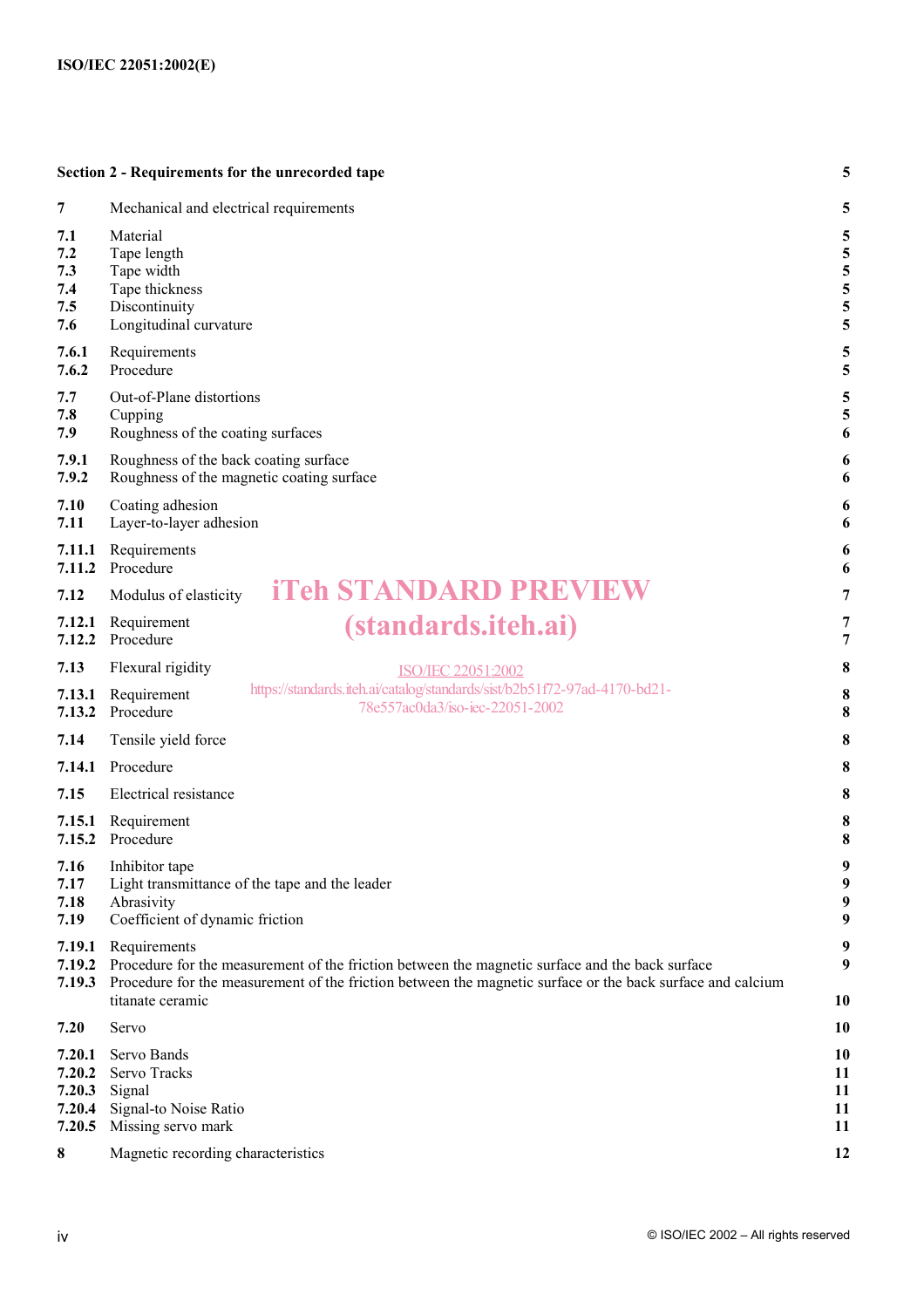| 8.1<br>8.2<br>8.3<br>8.4                                                    | <b>Typical Field</b><br>Signal amplitude<br>Resolution<br>Overwrite                                                                                                                                                                     | 13<br>13<br>13<br>13                               |  |
|-----------------------------------------------------------------------------|-----------------------------------------------------------------------------------------------------------------------------------------------------------------------------------------------------------------------------------------|----------------------------------------------------|--|
| 8.4.1                                                                       | Requirement                                                                                                                                                                                                                             | 13                                                 |  |
| 9                                                                           | Tape quality                                                                                                                                                                                                                            | 13                                                 |  |
| 9.1                                                                         | Missing pulses                                                                                                                                                                                                                          | 13                                                 |  |
| 9.1.1                                                                       | Requirement                                                                                                                                                                                                                             | 13                                                 |  |
| 9.2                                                                         | Missing pulse zone                                                                                                                                                                                                                      | 13                                                 |  |
| 9.2.1                                                                       | Requirement                                                                                                                                                                                                                             | 13                                                 |  |
| 9.3                                                                         | Tape durability                                                                                                                                                                                                                         | 13                                                 |  |
|                                                                             | Section 3 - Mechanical specifications of the tape cartridge                                                                                                                                                                             | 14                                                 |  |
| 10                                                                          | 14<br>General                                                                                                                                                                                                                           |                                                    |  |
| <b>10.1</b><br>10.2<br>10.3<br>10.4<br>10.5<br>10.6<br>10.7<br>10.8<br>10.9 | Bottom side and right side<br>Back side and left side<br>Tape reel<br>Tape leader<br>Front side<br>Operation of the cartridge <b>Ch STANDARD PREVIEW</b><br>Tape winding<br>Moment of inertia<br><i>(standards.iteh.ai)</i><br>Material | 14<br>15<br>16<br>17<br>18<br>18<br>19<br>19<br>19 |  |
|                                                                             | Section 4 - Requirements for an interchanged taps O/IEC 22051:2002                                                                                                                                                                      | 29                                                 |  |
| 11                                                                          | https://standards.iteh.ai/catalog/standards/sist/b2b51f72-97ad-4170-bd21-<br>Tape format<br>78e557ac0da3/iso-iec-22051-2002                                                                                                             | 29                                                 |  |
| 11.1<br>11.2<br>11.3                                                        | Reference Edge<br>Direction of recording<br>Tape layout                                                                                                                                                                                 | 29<br>29<br>29                                     |  |
| 11.3.1<br>11.3.2<br>11.3.3                                                  | Data Area<br>Forward Alignment and Directory Area<br>Reverse Alignment Area at EOT                                                                                                                                                      | 29<br>31<br>32                                     |  |
| 12                                                                          | Data format                                                                                                                                                                                                                             | 33                                                 |  |
| 12.1<br>12.2<br>12.3                                                        | Record<br>Data Bytes<br>Data Field                                                                                                                                                                                                      | 33<br>33<br>33                                     |  |
| 12.3.1<br>12.3.2<br>12.3.3<br>12.3.4<br>12.3.5                              | Pages<br>Pad Bytes<br>Page layout<br>MAP entries<br><b>EDC</b>                                                                                                                                                                          | 34<br>34<br>34<br>34<br>35                         |  |
| 12.4                                                                        | Data Blocks                                                                                                                                                                                                                             | 35                                                 |  |
| 12.4.1<br>12.4.2<br>12.4.3                                                  | Control Field 1 (CF1)<br>Control Field 2 (CF2)<br><b>CRC</b>                                                                                                                                                                            | 36<br>37<br>39                                     |  |
| 13                                                                          | Method of recording                                                                                                                                                                                                                     | 39                                                 |  |
| 13.1<br>13.2                                                                | Physical recording density<br>Channel bit cell length                                                                                                                                                                                   | 40<br>40                                           |  |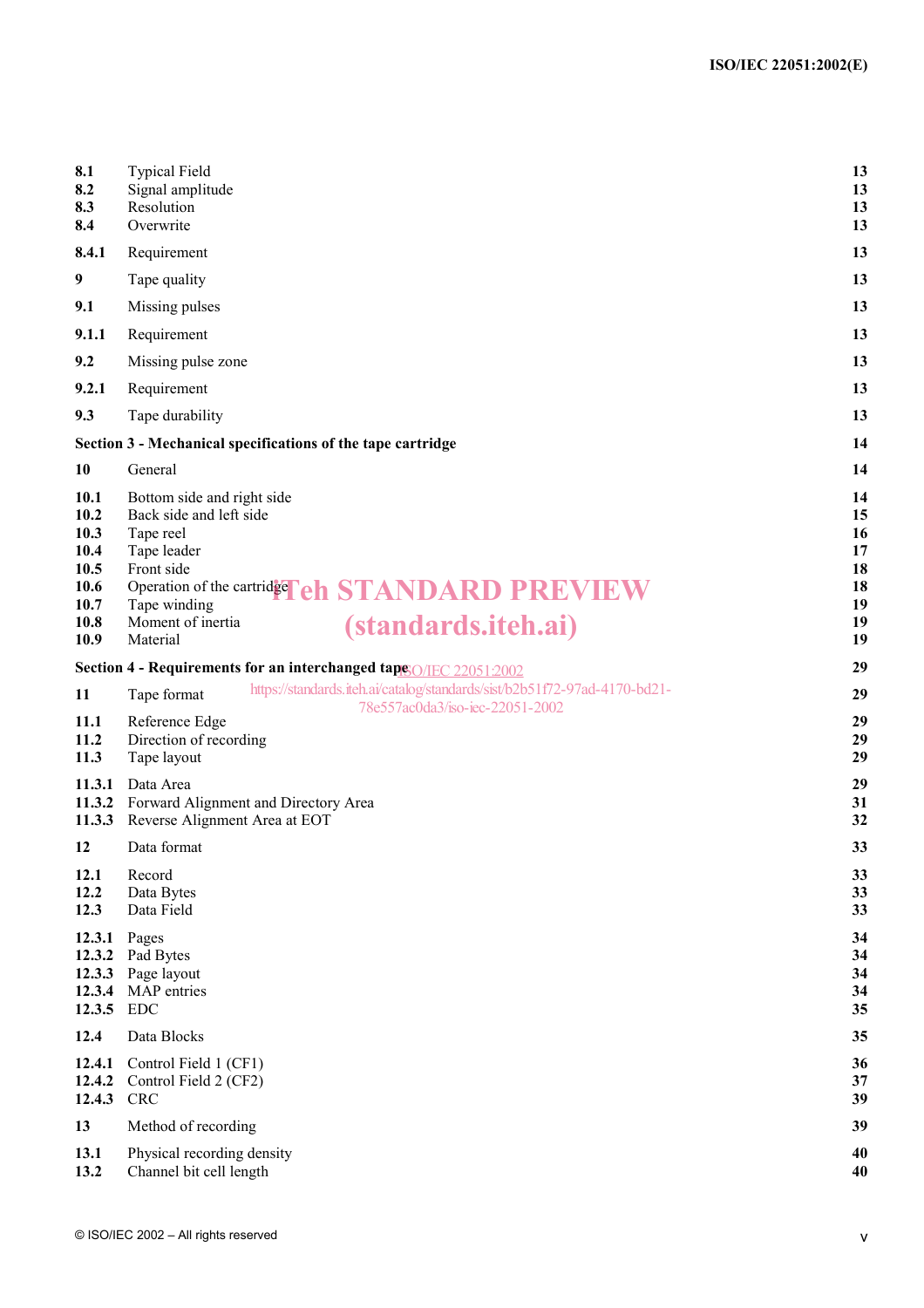| 13.2.1<br>13.2.2<br>13.2.3           | Average Channel bit cell length<br>Long-term average Channel bit cell length<br>Short-term average Channel bit cell length                                                                              |                            |
|--------------------------------------|---------------------------------------------------------------------------------------------------------------------------------------------------------------------------------------------------------|----------------------------|
| 13.3<br>13.4                         | Read signal amplitude<br>Channel skew                                                                                                                                                                   | 40<br>40                   |
| 14                                   | <b>Block Recording Format</b>                                                                                                                                                                           | 41                         |
| 14.1<br>14.2                         | Scrambler<br>Modulation                                                                                                                                                                                 | 41<br>41                   |
| 14.2.1<br>14.2.2                     | Modulation process<br>Modulated Data Group                                                                                                                                                              | 41<br>42                   |
| 14.3<br>14.4                         | Precoder<br><b>Recording Data Block</b>                                                                                                                                                                 | 42<br>43                   |
| 14.4.1<br>14.4.2                     | Preamble<br>Sync                                                                                                                                                                                        | 43<br>43                   |
| 15                                   | Types and Use of Blocks                                                                                                                                                                                 | 43                         |
| 15.1<br>15.2                         | Types of Blocks<br>Use of blocks                                                                                                                                                                        | 43<br>43                   |
| 15.2.1<br>15.2.2<br>15.2.4<br>15.2.5 | <b>Track ID Start Blocks</b><br>End of Track Blocks (EOTR)<br>15.2.3 End of Data of Data Blocks (EOD) STANDARD PREVIEW<br><b>ECC Blocks</b><br><i>(standards.iteh.ai)</i><br><b>Track ID End Blocks</b> | 43<br>44<br>44<br>44<br>44 |
| 16                                   | Format of Entities                                                                                                                                                                                      | 44                         |
| 17                                   | ISO/IEC 22051:2002<br>Format of Envelopes https://standards.iteh.ai/catalog/standards/sist/b2b51f72-97ad-4170-bd21-                                                                                     | 44                         |
| 18                                   | 78e557ac0da3/iso-iec-22051-2002<br>Error handling                                                                                                                                                       | 44                         |
| <b>Annexes</b>                       |                                                                                                                                                                                                         |                            |
|                                      | A - Measurement of light transmittance                                                                                                                                                                  | 45                         |
|                                      | <b>B</b> - Procedure for the measurement of abrasivity                                                                                                                                                  | 48                         |
|                                      | C - Generation of the Data Block CRCs                                                                                                                                                                   | 50                         |
|                                      | <b>D</b> - Generation of page CRCs                                                                                                                                                                      | 51                         |
|                                      | $E$ - ECC generation                                                                                                                                                                                    | 52                         |
|                                      | F - Allocation of Physical Tracks to Logical Tracks                                                                                                                                                     | 55                         |
|                                      | G - Recommendations for transportation                                                                                                                                                                  | 56                         |
|                                      | H - Inhibitor tape                                                                                                                                                                                      | 57                         |
|                                      | J - Recommendations on tape durability                                                                                                                                                                  | 58                         |
|                                      | K - Handling guidelines                                                                                                                                                                                 | 59                         |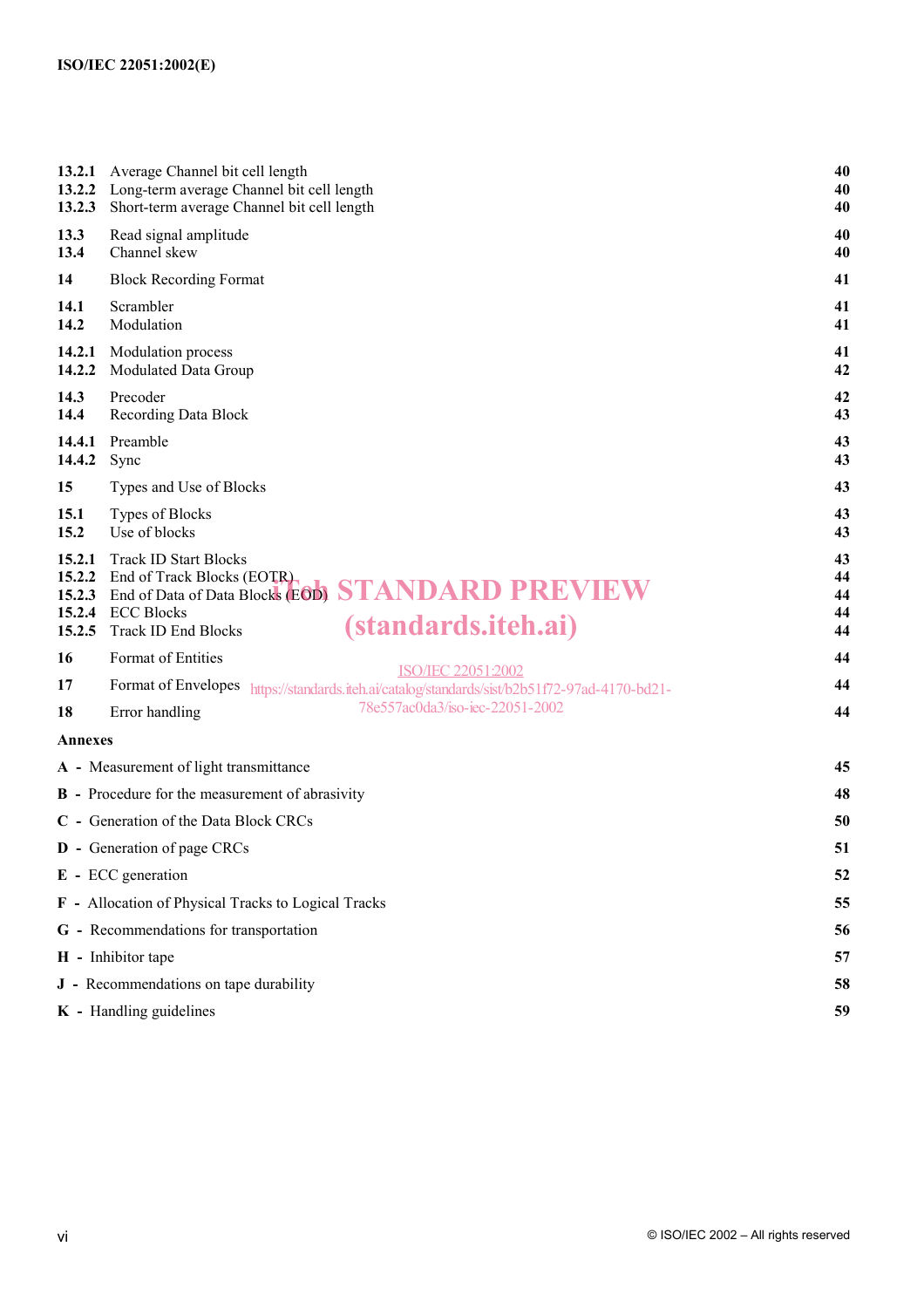#### **Foreword**

ISO (the International Organization for Standardization) and IEC (the International Electrotechnical Commission) form the specialized system for worldwide standardization. National bodies that are members of ISO or IEC participate in the development of International Standards through technical committees established by the respective organization to deal with particular fields of technical activity. ISO and IEC technical committees collaborate in fields of mutual interest. Other international organizations, governmental and non-governmental, in liaison with ISO and IEC, also take part in the work. In the field of information technology, ISO and IEC have established a joint technical committee, ISO/IEC JTC 1.

International Standards are drafted in accordance with the rules given in the ISO/IEC Directives, Part 3.

The main task of the joint technical committee is to prepare International Standards. Draft International Standards adopted by the joint technical committee are circulated to national bodies for voting. Publication as an International Standard requires approval by at least 75 % of the national bodies casting a vote.

Attention is drawn to the possibility that some of the elements of this International Standard may be the subject of patent rights. ISO and IEC shall not be held responsible for identifying any or all such patent rights.

ISO/IEC 22051 was prepared by ECMA (as ECMA-320) and was adopted, under a special "fast-track procedure", by Joint Technical Committee ISO/IEC JTC 1, *Information technology*, in parallel with its approval by national bodies of ISO and IEC.

Annexes A to F form a normative part of this International Standard. Annexes G to K are for information only.

### iTeh STANDARD PREVIEW (standards.iteh.ai)

ISO/IEC 22051:2002 https://standards.iteh.ai/catalog/standards/sist/b2b51f72-97ad-4170-bd21- 78e557ac0da3/iso-iec-22051-2002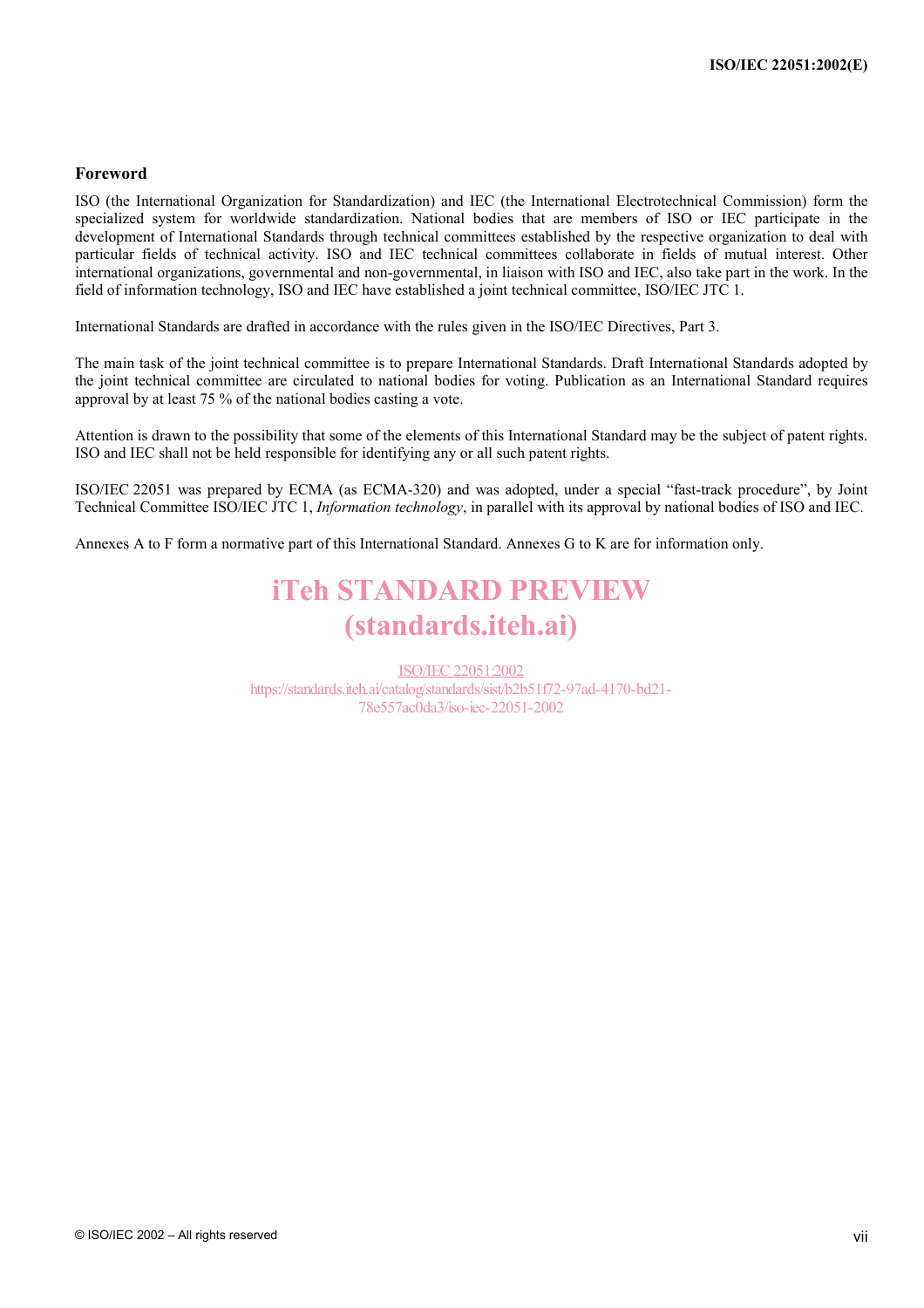## iTeh STANDARD PREVIEW (standards.iteh.ai)

ISO/IEC 22051:2002 https://standards.iteh.ai/catalog/standards/sist/b2b51f72-97ad-4170-bd21- 78e557ac0da3/iso-iec-22051-2002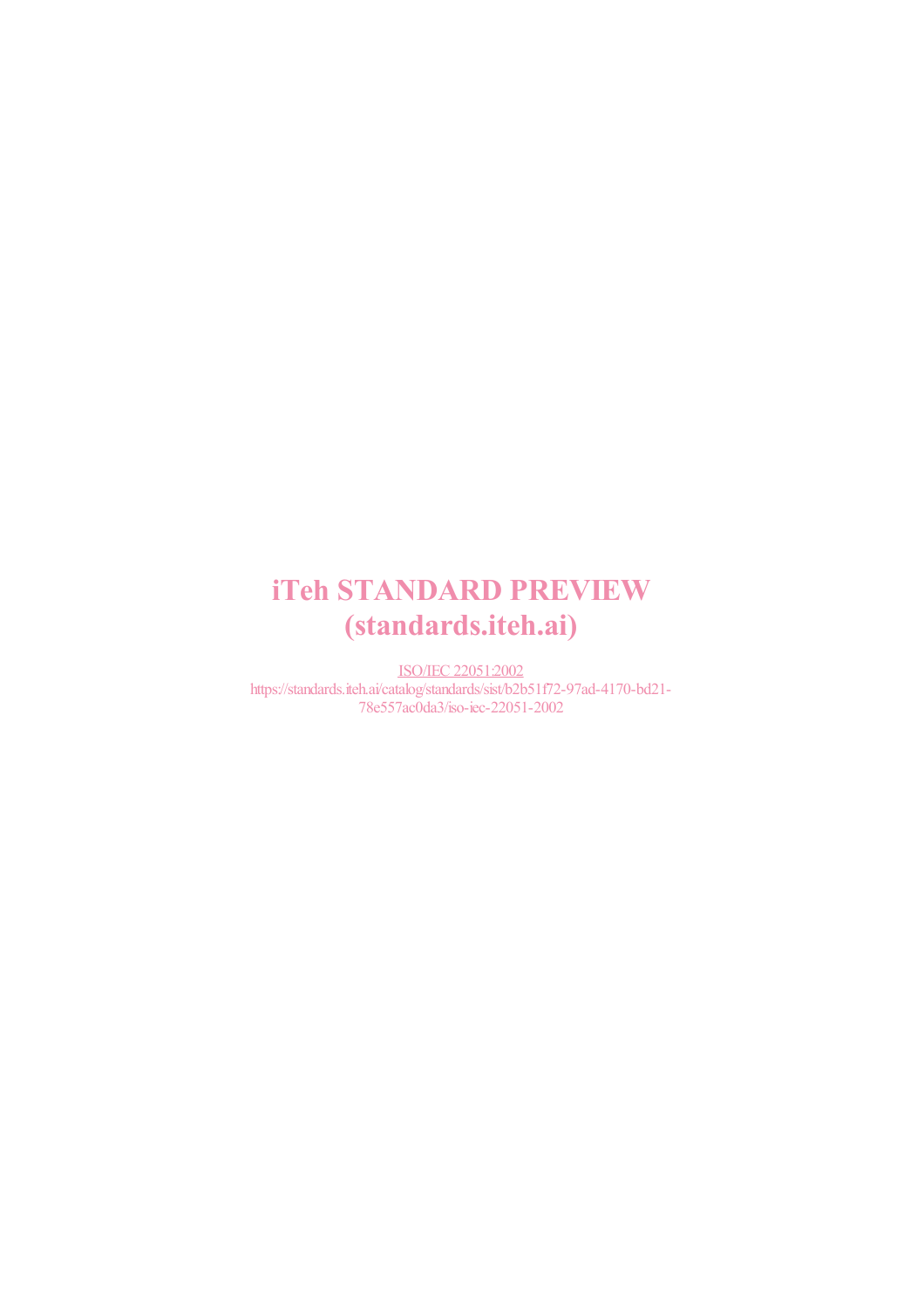### **Information technology — Data interchange on 12,7 mm, 448-track magnetic tape cartridges — SDLT1 format**

#### **Section 1 - General**

#### **1 Scope**

This International Standard specifies the physical and magnetic characteristics of a 12,7 mm wide, 448-track magnetic tape cartridge, to enable physical interchangeability of such cartridges between drives. It also specifies the quality of the recorded signals, a format - called Super Digital Linear Tape 1 (SDLT 1) - and a recording method, thereby allowing data interchange between drives. Together with a labelling standard, for instance ISO 1001 for Magnetic Tape Labelling, it allows full data interchange by means of such magnetic tape cartridges.

#### **2 Conformance**

#### **2.1 Magnetic tape cartridges**

A magnetic tape cartridge shall be in conformance with this International Standard if it satisfies all mandatory requirements of this International Standard. The tape requirements shall be satisfied throughout the extent of the tape.

#### **2.2 Generating systems**

A system generating a magnetic tape cartridge for interchange shall be in conformance with this International Standard if all the recordings that it makes on a tape according to 2.1 meet the mandatory requirements of this International Standard.

In addition, a claim of conformance shall state

- − whether or not one, or more registered algorithm(s) are implemented within the system,
- − the registered identification number(s) of the implemented compression algorithm(s).

#### **2.3 Receiving systems**

A system receiving a magnetic tape cartridge for interchange shall be in conformance with this International Standard if it is able to handle any recording made on a tape according to tantards/sist/b2b51f72-97ad-4170-bd21-

In addition, a claim of conformance shall state  $8e^{557ac0da}$  so-iec-22051-2002

- whether or not one, or more de-compression algorithm(s) are implemented within the system, and are able to be applied to de-compress data prior to making such data available to the host,
- the registered identification number(s) of the implemented compression algorithm(s).

#### **3 Normative references**

The following normative documents contain provisions which, through reference in this text, constitute provisions of this International Standard. For dated references, subsequent amendments to, or revisions of, any of these publications do not apply. However, parties to agreements based on this International Standard are encouraged to investigate the possibility of applying the most recent editions of the normative documents indicated below. For undated references, the latest edition of the normative document referred to applies. Members of ISO and IEC maintain registers of currently valid International Standards.

ISO 1001:1986, *Information processing — File structure and labelling of magnetic tapes for information interchange* 

ISO 1302:2002, *Geometrical Product Specifications (GPS) — Indication of surface texture in technical product documentation* 

ISO/IEC 11576:1994, *Information technology — Procedure for the registration of algorithms for the lossless compression of data* 

#### **4 Terms and definitions**

For the purpose of this International Standard, the following terms and definitions apply.

#### **4.1 back surface**

The surface of the tape opposite the magnetic coating which is used to record data.

#### **4.2 Beginning-Of-Tape marker (BOT)**

A hole punched on the centreline of the tape towards the end nearest to the leader.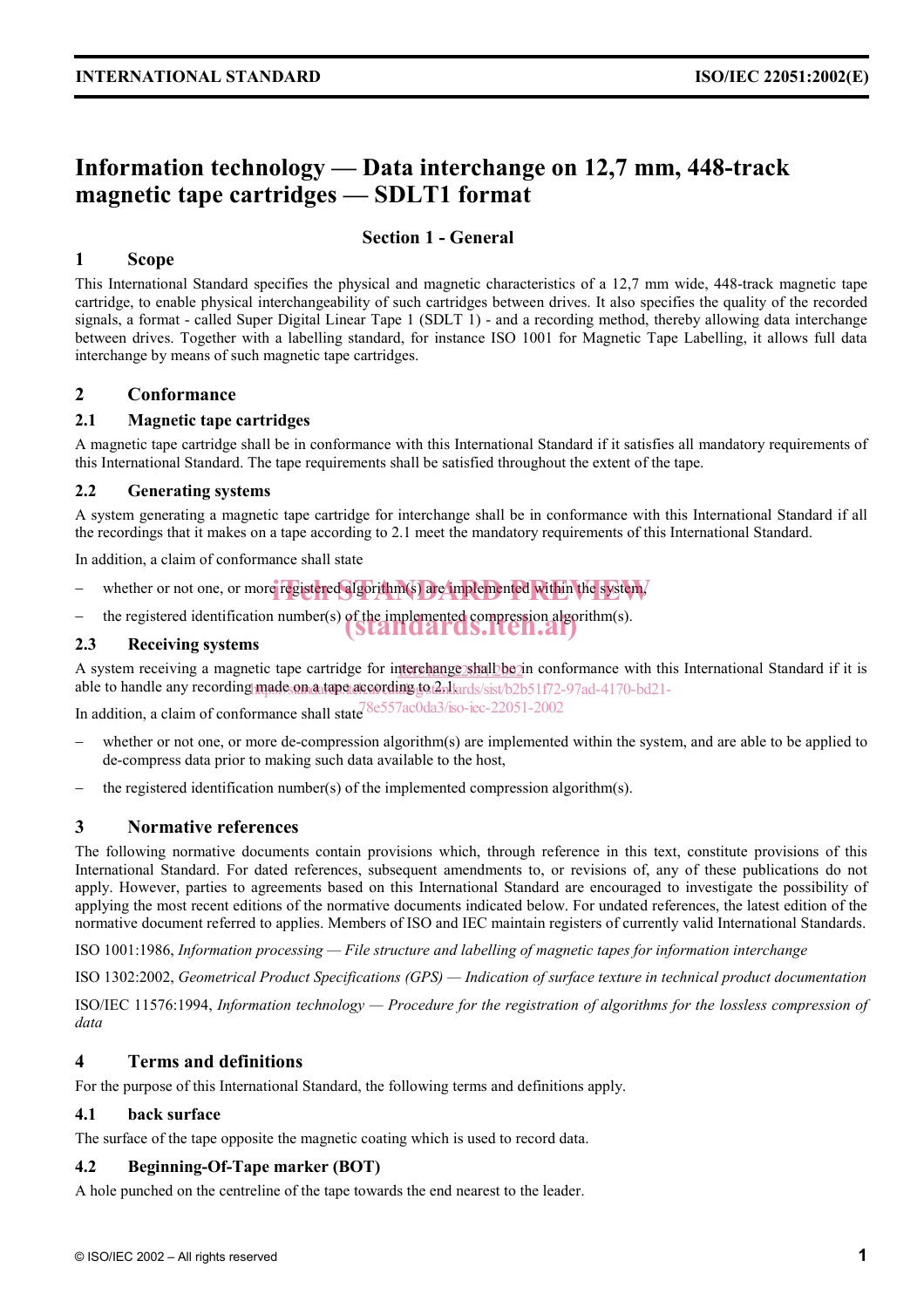#### **4.3 block**

A set of contiguous bytes recorded on a physical track and considered as a unit.

#### **4.4 byte**

An ordered set of bits acted upon as a unit.

NOTE - In this International Standard, all bytes are 8-bit bytes.

#### **4.5 cartridge**

A case containing a single supply reel of 12,7 mm wide magnetic tape with a leader attached at the outer end.

#### **4.6 Cyclic Redundancy Check (CRC) character**

A 64-bit character, generated by a mathematical computation, used for error detection.

#### **4.7 Error-Detecting Code (EDC)**

A mathematical computation yielding check bytes used for error detection.

#### **4.8 End-Of-Tape marker (EOT)**

A hole punched on the centreline of the tape towards the end farthest from the leader.

#### **4.9 Entity**

A group of twenty blocks treated as a logical unit.

#### **4.10 Error-Correcting Code (ECC)**

A mathematical computation yielding check bytes used for the correction of errors detected by the CRC and the EDC.

#### **4.11 Envelope**

A group of Entities.

iTeh STANDARD PREVIEW

(standards.iteh.ai)

#### **4.12 Envelope size**

The number of Entities in an Envelope.

#### **4.13 flux transition position**

ISO/IEC 22051:2002

7ac0da3/iso-iec-2

The point that exhibits the maximum free-space hai/catalog/standard/to the tape surface. 4170-bd21-

#### **4.14 flux transition spacing**

The distance on the magnetic tape between successive flux transitions.

#### **4.15 logical track**

A group of eight physical tracks that are written or read simultaneously.

#### **4.16 magnetic tape**

A tape that accepts and retains magnetic signals intended for input, output, and storage purposes on computers and associated equipment.

#### **4.17 Master Standard Reference Tape**

A tape selected as the standard for Reference Field, signal amplitude, resolution, and overwrite characteristics.

NOTE - The Master Standard Reference Tape has been established by the Quantum Corporation.

#### **4.18 object**

A Record or a page of type Tape Mark.

#### **4.19 page**

A logical division of a block.

#### **4.20 recording density**

The number of recorded flux transitions per unit length of track.

#### **4.21 physical track**

A longitudinal area on the tape along which a series of magnetic signals can be recorded.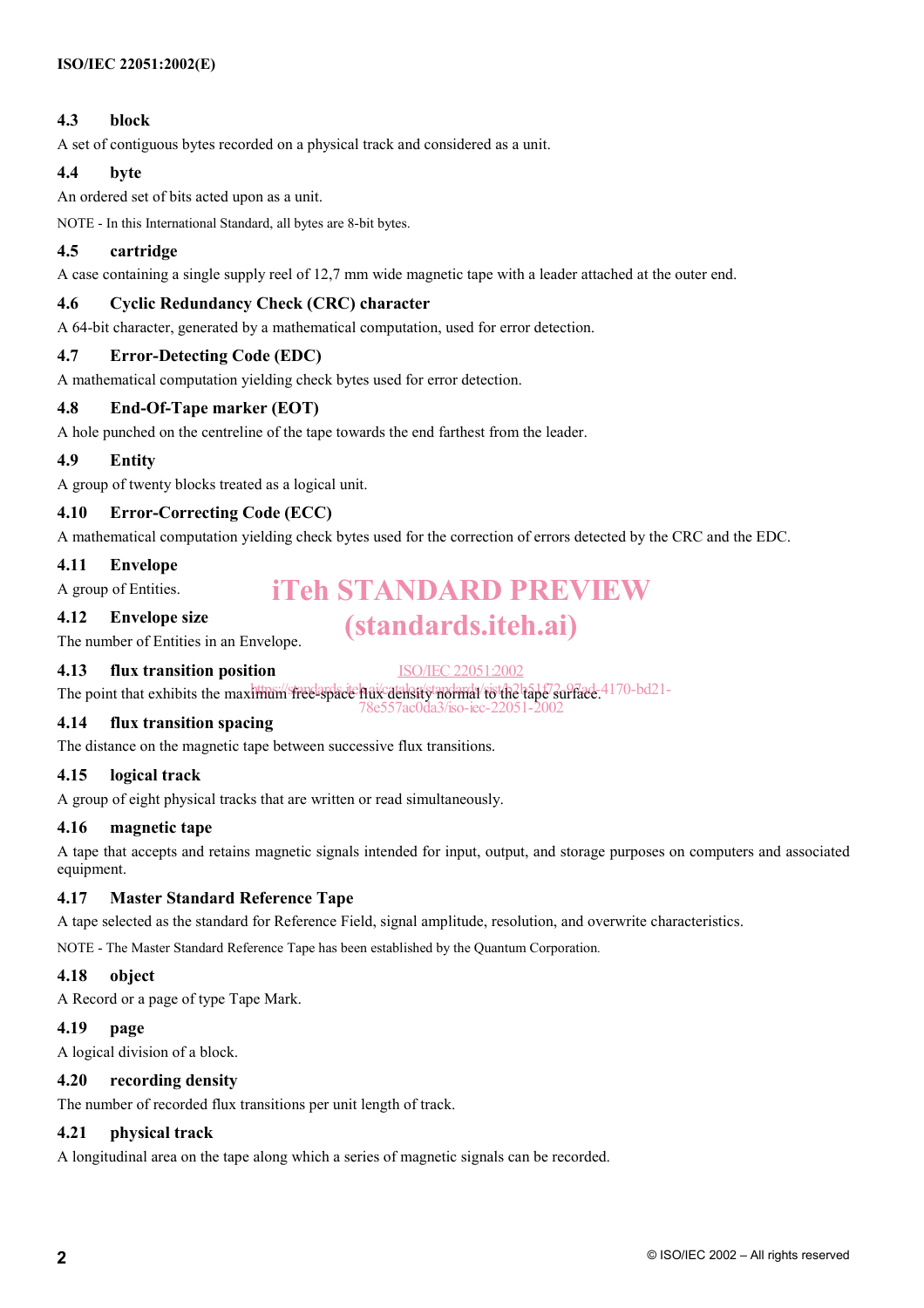#### **4.22 Record**

User data processed as described in Clause 12.

#### **4.23 Reference Edge**

The bottom edge of the tape when viewing the magnetic coating of the tape with the BOT to the left and the EOT to the right of the observer.

#### **4.24 Reference Field**

The Typical Field of the Master Standard Reference Tape.

#### **4.25 Secondary Standard Reference Tape**

A tape the characteristics of which are known and stated in relation to those of the Master Standard Reference Tape.

NOTE - Secondary Standard Reference Tapes can be ordered under Reference "SSRT/SDLT1" from Quantum Corporation, 333 South Street, Shrewsbury, Mass. 01545-4195, USA. It is intended that these be used for calibrating tertiary reference tapes for routine calibration.

In principle, these Secondary Standard Reference Tapes will be available for a period of 10 years from the publication of the first version of this International Standard. However, by agreement between ECMA and Quantum Corporation, this period may be changed to take into account the demand for such Secondary Standard Reference Tapes.

#### **4.26 Standard Reference Amplitude (SRA)**

The Average Signal Amplitude from the Master Standard Reference Tape when it is recorded with the Test Recording Current at 2 700 ftpmm.

#### **4.27 Standard Reference Current**

The current that produces the Reference Field.

#### **4.28 Test Recording Current**

The current that is 1,1 times the Standard Reference Current. RD PREVIEW

#### **4.29 Typical Field**

### (standards.iteh.ai)

In the plot of the Average Signal Amplitude against the recording field at 2 700 ftpmm, the minimum field that causes an Average Signal Amplitude equal to 95 % of the maximum Average Signal Amplitude.

https://standards.iteh.ai/catalog/standards/sist/b2b51f72-97ad-4170-bd21-

**5 Conventions and notations**  78e557ac0da3/iso-iec-22051-2002

#### **5.1 Representation of numbers**

The following conventions and notations apply in this International Standard, unless otherwise stated.

- A measured value is rounded off to the least significant digit of the corresponding specified value. It implies that a specified value of 1,26 with a positive tolerance  $+0.01$ , and a negative tolerance  $-0.02$  allows a range of measured values from 1,235 to 1,275.
- In each block and in each field the bytes shall be arranged with Byte 1, the least significant, first. Within each byte the bits shall be arranged with Bit 1, the least significant, first and Bit 8, the most significant bit, last. This order applies to the data, and to the input and output of the error-detecting and error-correcting codes, and to the cyclic redundancy characters.
- Letters and digits in parentheses represent numbers in hexadecimal notation.
- The setting of bits is denoted by ZERO or ONE.
- Numbers in binary notation and bit patterns are represented by strings of digits 0 and 1 shown with the most significant bit to the left.

#### **5.2 Dimensions**

The dimensions in figures 1 to 3 are nominal dimensions. Unless otherwise stated, all dimensions in the other figures are in millimetres with a tolerance of  $\pm$  50 mm.

#### **5.3 Names**

The names of basic elements, e.g. specific fields, are written with a capital initial letter.

#### **5.4 Acronyms**

BOT Beginning of Tape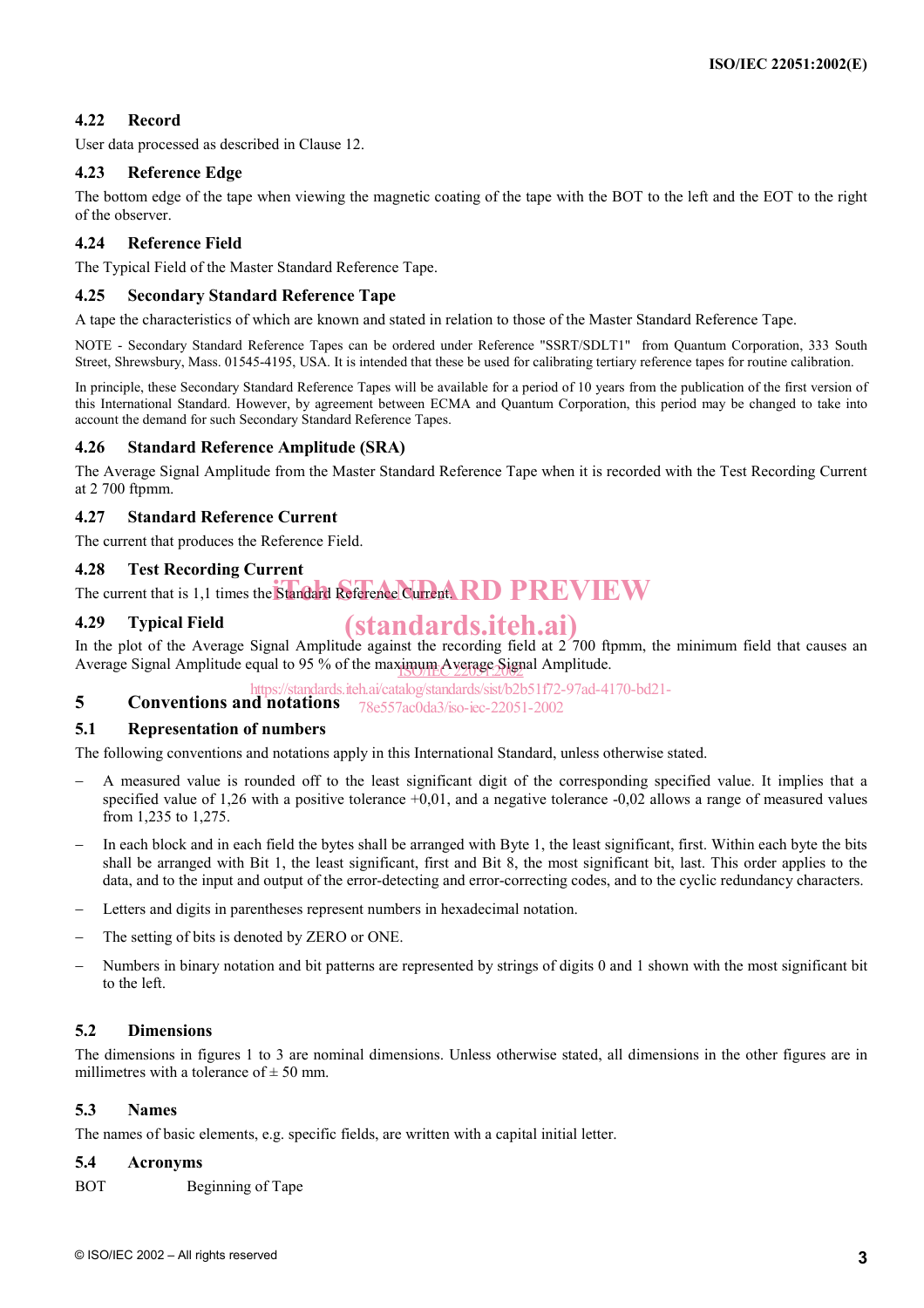| <b>CAF</b>       | Coarse Alignment Field              |
|------------------|-------------------------------------|
| CF1              | Control Field 1                     |
| CF2              | Control Field 2                     |
| <b>CRC</b>       | Cyclic Redundancy Check (character) |
| CT <sub>1</sub>  | Calibration Track 1                 |
| CT <sub>2</sub>  | Calibration Track 2                 |
| FAF1             | Fine Alignment Field 1              |
| FAF <sub>2</sub> | Fine Alignment Field 2              |
| ECC              | Error-Correcting Code               |
| <b>EDC</b>       | Error-Detecting Code                |
| EOD              | End of Data                         |
| <b>EOT</b>       | End of Tape                         |
| <b>EOTR</b>      | End of Track                        |
| <b>SRA</b>       | Standard Reference Amplitude        |
|                  |                                     |

#### **6 Environment and safety**

Unless otherwise stated, the conditions specified below refer to the ambient conditions in the test or computer room and not to those within the tape drive.

#### **6.1 Cartridge and tape testing environment**

Unless otherwise stated, tests and measurements made on the cartridge and tape to check the requirements of this International Standard shall be carried out under the following conditions:

| temperature: | $23 \text{ °C} \pm 2 \text{ °C}$ |
|--------------|----------------------------------|
|--------------|----------------------------------|

- $\mu$  relative humidity:  $40\%$  to 60 %
- − conditioning before testing: 24 h min.

### **6.2** Cartridge operating environment **TANDARD PREVIEW**

Cartridges used for data interchange shall be capable of operating under the following conditions:

- temperature:  $10 \degree C$  to  $40 \degree C$ − relative humidity: 20 % to 80 %
- wet bulb temperature: ISO/IEC 22051:2002 https:26aiGamaxiteh.ai/catalog/standards/sist/b2b51f72-97ad-4170-bd21-
- 78e557ac0da3/iso-iec-22051-2002

NOTE - Localised tape temperatures in excess of 49 °C may cause tape damage.

If during storage and/or transportation a cartridge has been exposed to conditions outside the above values, it shall be conditioned before use by exposure to the operating environment for a time equal to, or greater than, the time away from the operating environment up to a maximum of 24 h. There shall be no deposit of moisture on or in the cartridge.

#### **6.3 Cartridge storage environment**

Cartridges shall be stored under the following conditions:

|     | temperature:          | 16 °C to 32 °C      |
|-----|-----------------------|---------------------|
| $-$ | relative humidity:    | 20 % to 80 %        |
|     | wet bulb temperature: | $26^{\circ}$ C max. |

The stray magnetic field at any point on the tape shall not exceed 4000 A/m. There shall be no deposit of moisture on or in the cartridge.

#### **6.4 Safety**

The cartridge and its components shall satisfy the requirements of IEC 60950 when used in the intended manner or in any foreseeable use in an information processing system.

#### **6.5 Flammability**

The cartridge and its components shall be made from materials which, if ignited from a match flame and when so ignited, do not continue to burn in a still carbon dioxide atmosphere.

#### **6.6 Transportation**

This International Standard does not specify parameters for the environment in which cartridges should be transported. Annex G gives some recommendations for transportation.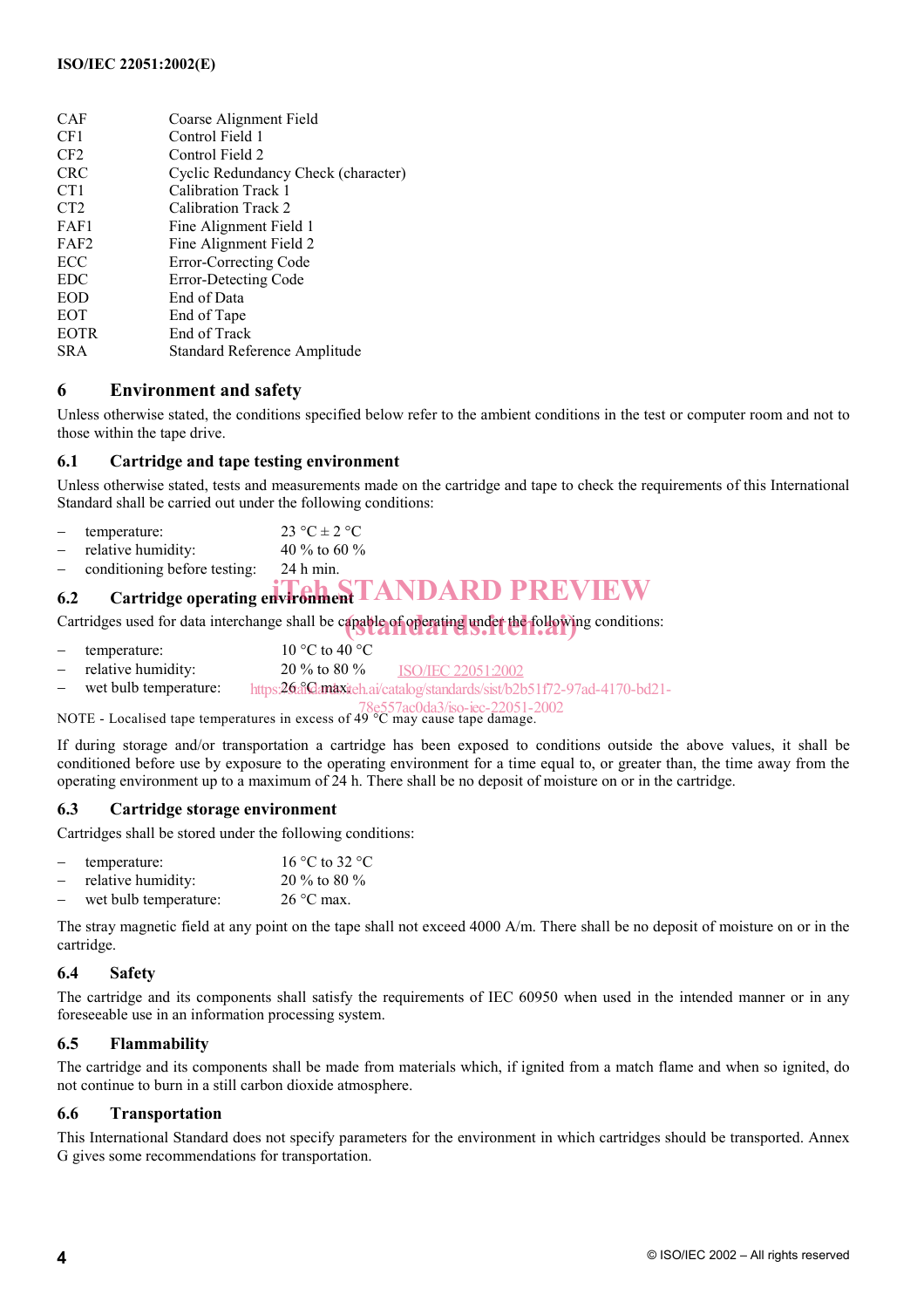#### **Section 2 - Requirements for the unrecorded tape**

The measurements specified in Section 2 shall be performed on an unrecorded tape with servo marks

(See 7.20) on the back surface.

#### **7 Mechanical and electrical requirements**

#### **7.1 Material**

The tape shall consist of a base material (oriented polyethylene terephthalate film or its equivalent) coated on one surface with a strong yet flexible layer of ferromagnetic material dispersed in a suitable binder. The back surface of the tape shall be coated with a non-ferromagnetic conductive coating.

#### **7.2 Tape length**

The length of the tape from the leader splice to the hub shall be 558 m  $\pm$  1 m.

#### **7.3 Tape width**

The width of the tape shall be  $12,649$  mm  $\pm 0,010$  mm.

The width shall be measured across the tape from edge to edge when the tape is under a tension of less than 0,28 N.

#### **7.4 Tape thickness**

The total thickness of the magnetic tape at any point shall be between 8,20  $\mu$ m and 9,30  $\mu$ m.

#### **7.5 Discontinuity**

There shall be no discontinuities in the tape between the BOT and EOT such as those produced by tape splicing or perforations.

## **7.6** Longitudinal curvature **ch** STANDARD PREVIEW

The longitudinal curvature is measured as the departure of the Reference Edge of the tape from a straight line along the longitudinal dimension of the tape in the plane of the tape surface. iteh.ai)

#### **7.6.1 Requirements**

Any deviation of the Reference Edge from a straight line shall be continuous and shall not exceed 0,076 mm within any 229 mm length of tape. https://standards.iteh.ai/catalog/standards/sist/b2b51f72-97ad-4170-bd21- 78e557ac0da3/iso-iec-22051-2002

#### **7.6.2 Procedure**

i. Measure at a tension of 1,39 N  $\pm$  0,28 N in a test fixture equipped with two guides spaced at 229 mm.

ii. Spring-load the two guides to position the Reference Edge of the tape against two edge control surfaces.

iii. Measure the maximum deviation of the Reference Edge of the tape from the line drawn between the two control surfaces.

#### **7.7 Out-of-Plane distortions**

All visual evidence of out-of-plane distortion shall be removed when the tape is subjected to a uniform tension of 0,6 N. Outof-plane distortions are local deformations which cause portions of the tape to deviate from the plane of the surface of the tape. Out-of-plane distortions are most readily observed when the tape is lying on a flat surface under no tension.

#### **7.8 Cupping**

The departure across the width of the tape from a flat surface shall not exceed 2,54 mm.

#### **Procedure**

- i. Cut a 1,0 m  $\pm$  0,1 m length of tape. Condition it for a minimum of 3 h in the test environment by hanging it so that both surfaces are freely exposed to the test environment.
- ii. From the centre portion of the conditioned tape cut a test piece of approximately 25 mm length. Stand the test piece on its end in a cylinder that is at least 25 mm high with an inside diameter of 13,0 mm  $\pm$  0,2 mm.
- iii. With the cylinder standing on an optical comparator measure the cupping by aligning the edges of the test piece to the reticle and determining the distance from the aligned edges to the corresponding surface of the test piece at its centre.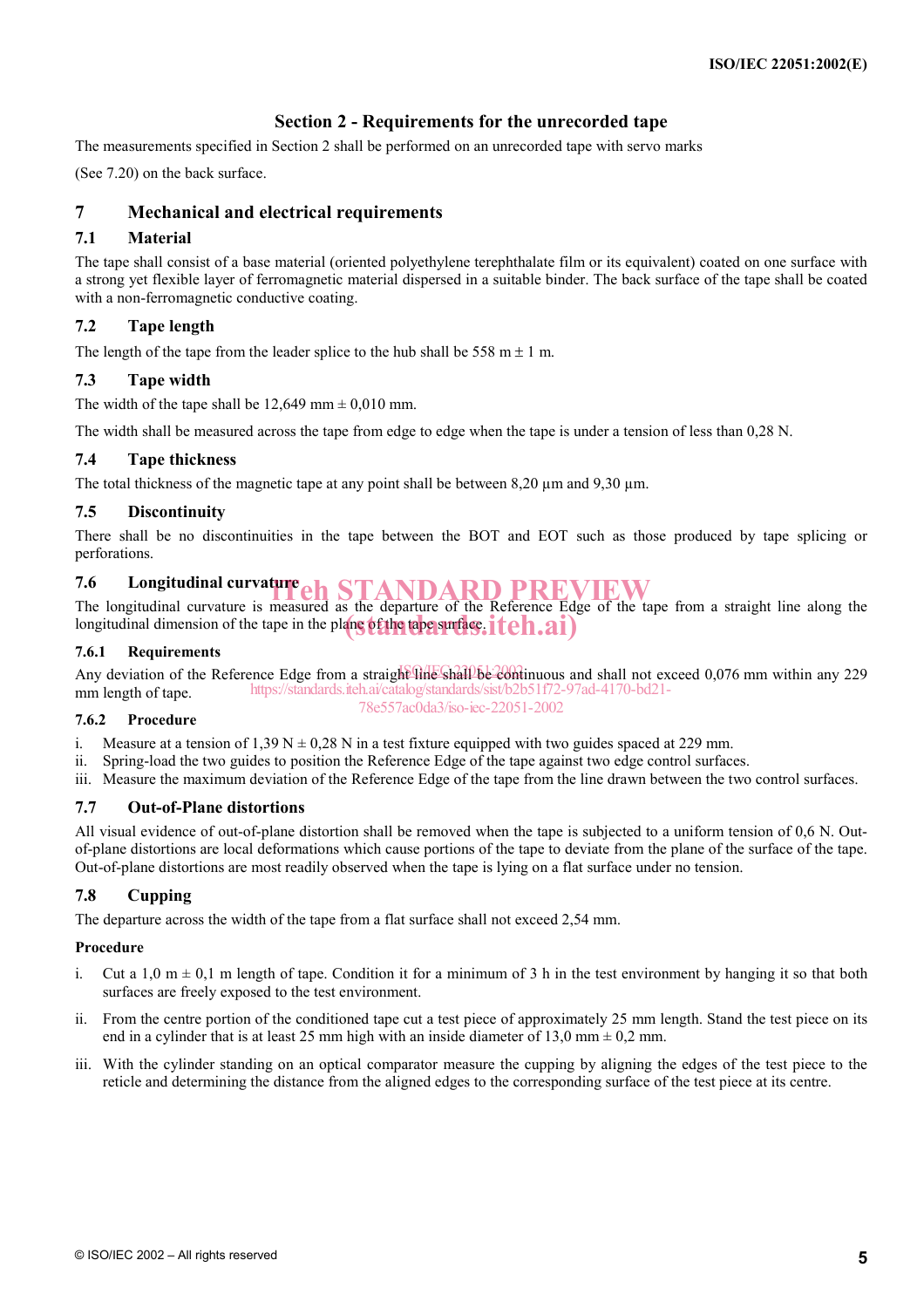#### **7.9 Roughness of the coating surfaces**

#### **7.9.1 Roughness of the back coating surface**

The back coating surface shall have an arithmetic average roughness  $R_{ab}$  between 0,003 µm and 0,027 µm (ISO 1302:N 2). This measurement shall be made using a contacting stylus of radius 12,5  $\mu$ m with a 20 mg load, and a 254  $\mu$ m cut-off range.

#### **7.9.2 Roughness of the magnetic coating surface**

The magnetic coating surface shall have an arithmetic average roughness  $R_{am}$  between 0,003  $\mu$ m and 0,008  $\mu$ m (ISO 1302: N 3). The set up for this measurement shall be identical with that of 7.9.1.

#### **7.10 Coating adhesion**

The force required to peel any part of the coating from the tape base material shall not be less than 0,016 N.

#### **Procedure**

- i. Take a test piece of the tape approximately 380 mm long and scribe a line through the recording coating across the width of the tape 125 mm from one end.
- ii. Using a double-sided pressure sensitive tape, attach the full width of the test piece to a smooth metal plate, with the magnetic coating (recording surface) facing the plate, as shown in figure 1.
- iii. Fold the test piece over 180°, adjacent to, and parallel with, the scribed line. Attach the metal plate and the free end of the test piece to the jaws of a universal testing machine and set the speed of the jaw separation to 254 mm per min.
- iv. Note the force at which any part of the coating first separates from the base material. If this is less than 0,016 N, the tape has failed the test. If the test piece peels away from the double-sided pressure sensitive tape before the force 0,010 N, an alternative type of double-sided pressure sensitive tape shall be used.



**Figure 1 - Measurement of coating adhesion** 

#### **7.11 Layer-to-layer adhesion**

Layer-to-layer adhesion refers to the tendency of a layer, when held in close proximity to the adjacent layer, to bond itself to an adjacent layer so that free and smooth separation of the layers is difficult.

#### **7.11.1 Requirements**

There shall be no evidence of delamination or other damage to the coatings.

#### **7.11.2 Procedure**

- i. Fasten one end of a 914 mm length of tape, magnetic coating inwards, to a horizontally mounted stainless steel cylinder with a low cold-flow adhesive material.
- The dimensions of the cylinder shall be:
	- diameter: 12,7 mm
	- length: 102 mm